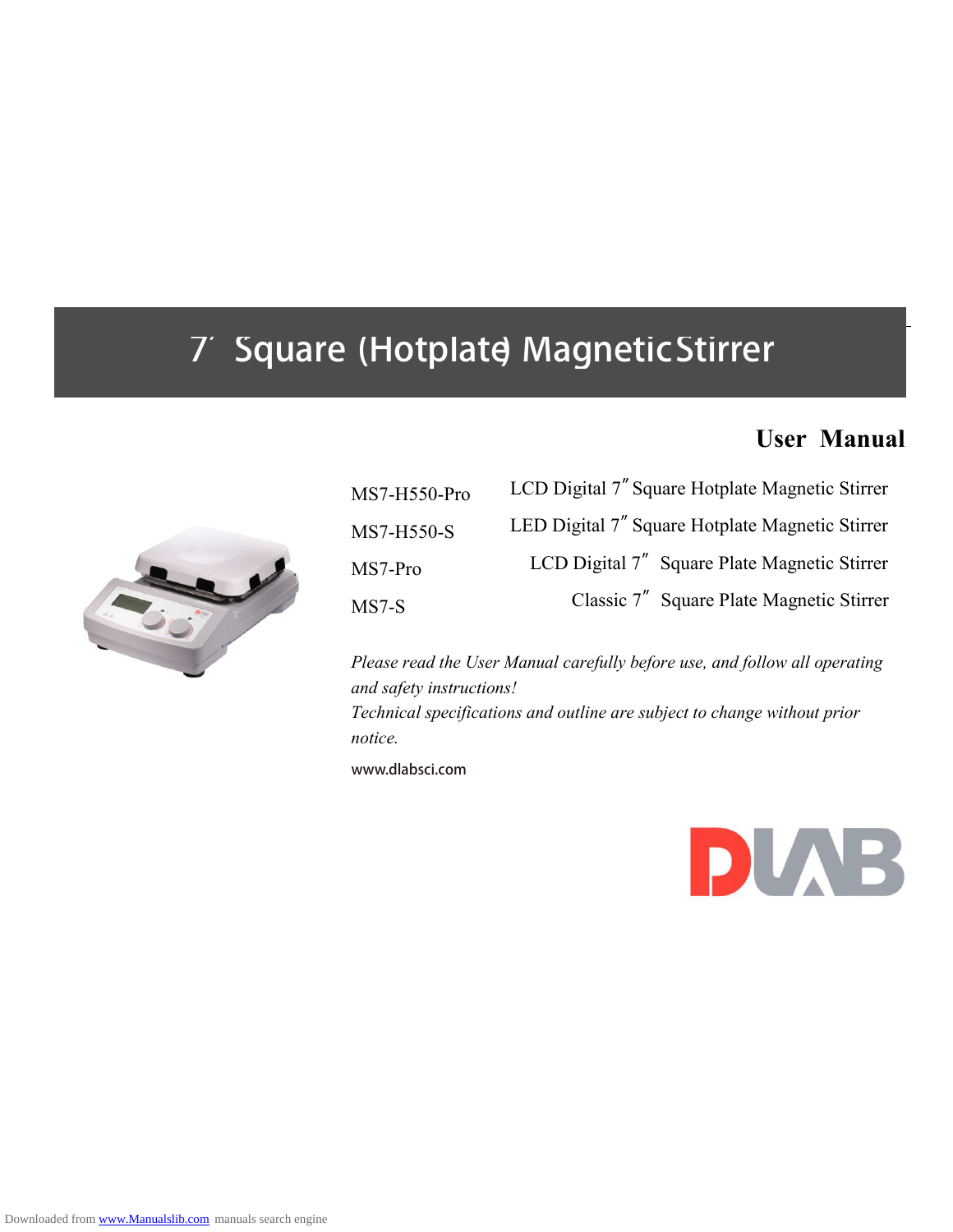### **Contents**

| 1.               |                                                    |
|------------------|----------------------------------------------------|
| 2.               |                                                    |
| 3.               |                                                    |
|                  |                                                    |
|                  |                                                    |
| $\overline{4}$ . |                                                    |
|                  |                                                    |
|                  |                                                    |
| .5.              |                                                    |
| б.               | Working with external temperature sensor (Hotplate |
|                  |                                                    |
|                  |                                                    |
|                  |                                                    |
| 7.               |                                                    |
| 8.               | Remote Control (LCD Digital model) 10              |
| 9.               |                                                    |
| 10.              |                                                    |
| 11.              |                                                    |
| 12.              |                                                    |

|--|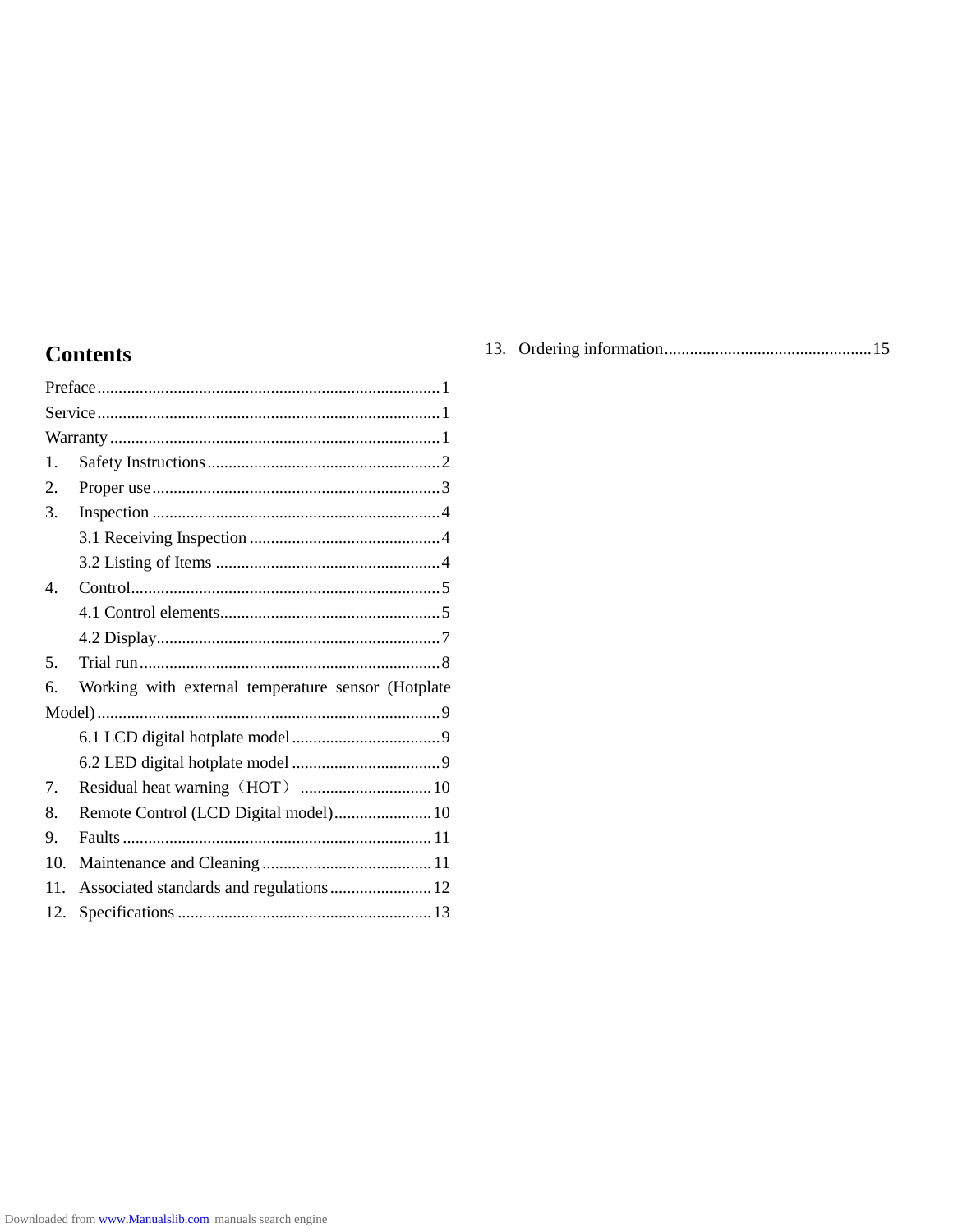#### **Preface**

Welcome to the "7" Square Hotplate Magnetic Stirrer". Users should read this Manual carefully, follow the instructions and procedures, and be aware of all the cautions when using this instrument.

### **Service**

When help needed, you can always contact the Service Department of manufacturer for technical support.

#### **Dragon Laboratory Instruments Limited**

No.31, Yu An Road, Zone B of TianZhu Airport Industrial Park, Shunyi District, Beijing, 101318 P. R. China Tel: 86-10-85653451/52/53 Fax:86-10-85653383 E-mail: info@dragon-lab.com Service Hotline: 400-1100-556 Http://www.dragon-lab.com

Please provide the customer care representative with the following information:

- Serial number (on the rear panel)
- Certification
- Description of problem (i.e., hardware or software)
- Methods and procedures adopted to resolve the problems
- Your contact information

### **Warranty**

This instrument is warranted to be free from defects in materials and workmanship under normal use and service, for a period of 24 months from the date of invoice. The warranty is extended only to the original purchaser. It shall not apply to any product or parts which have been damaged on account of improper installation, improper connections, misuse, accident or abnormal conditions of operation.

For claims under the warranty please contact your local supplier. You may also send the instrument directly to manufacturer, enclosing the invoice copy and by giving reasons for the claim.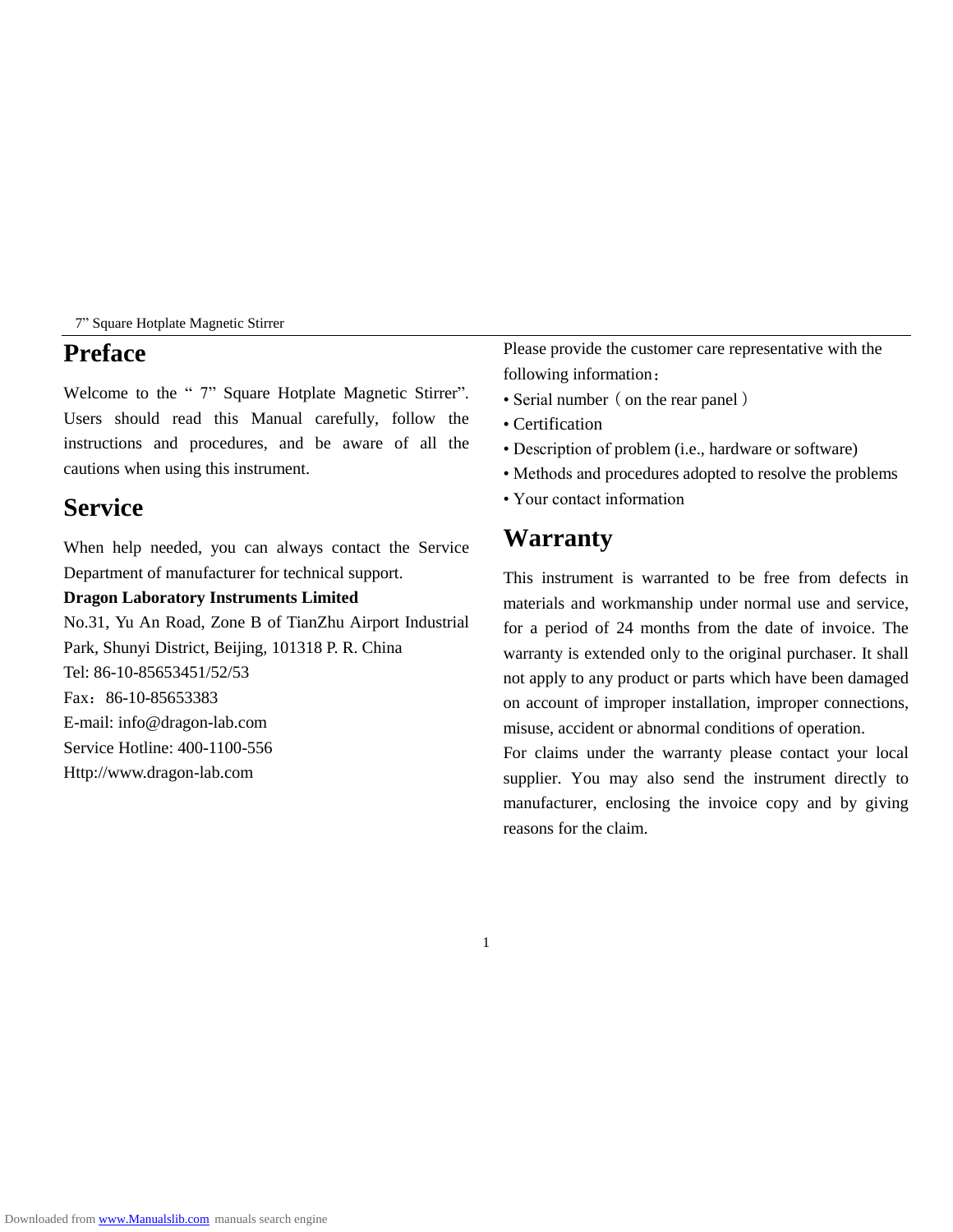### **1. Safety Instructions**

#### Warning!

- Read the operating instructions carefully before use.
- Ensure that only trained staff works with the instrument.

#### Risk of burn!

- Caution when touch the housing parts and the hotplate which can reach temperature of  $550 \, \text{C}$ .
- Pay attention to the residual heat after switching off.

Protective ground contact!

Make sure that socket must be grounded (protective ground contact) before use.

• When working wear personal safety guards to avoid the risk from:

- Splashing and evaporation of liquids

- Release of toxic or combustible gases

• Set up the instrument in a spacious are on a stable, clean, non-slip, dry and fireproof surface. Do not operate the instrument in explosive atmospheres, with hazardous substances or under water.

- Gradually increase the speed, reduce the speed if:
	- Stirring bar breaks away due to high speed
- The instrument is not running smoothly, or container moves on the base plate
- Temperature must always be set to at least 50℃ lower than the fire point of the media used.
- Be aware of hazards due to:

- Flammable materials or media with a low boiling temperature

- Overfilling of media
- Unsafe container
- Process pathogenic materials only in closed vessels.
- Check the instrument and accessories prior to each use. Do not use damaged components. Safe operation is only guaranteed with the accessories described in the "Accessories" chapter. Accessories must be securely attached to the device and can not come off by themselves. Always disconnect the plug before fitting accessories.

• When the external temperature sensor needed, the tip of the measuring sensor must be at least 5-10mm from vessel bottom and wall.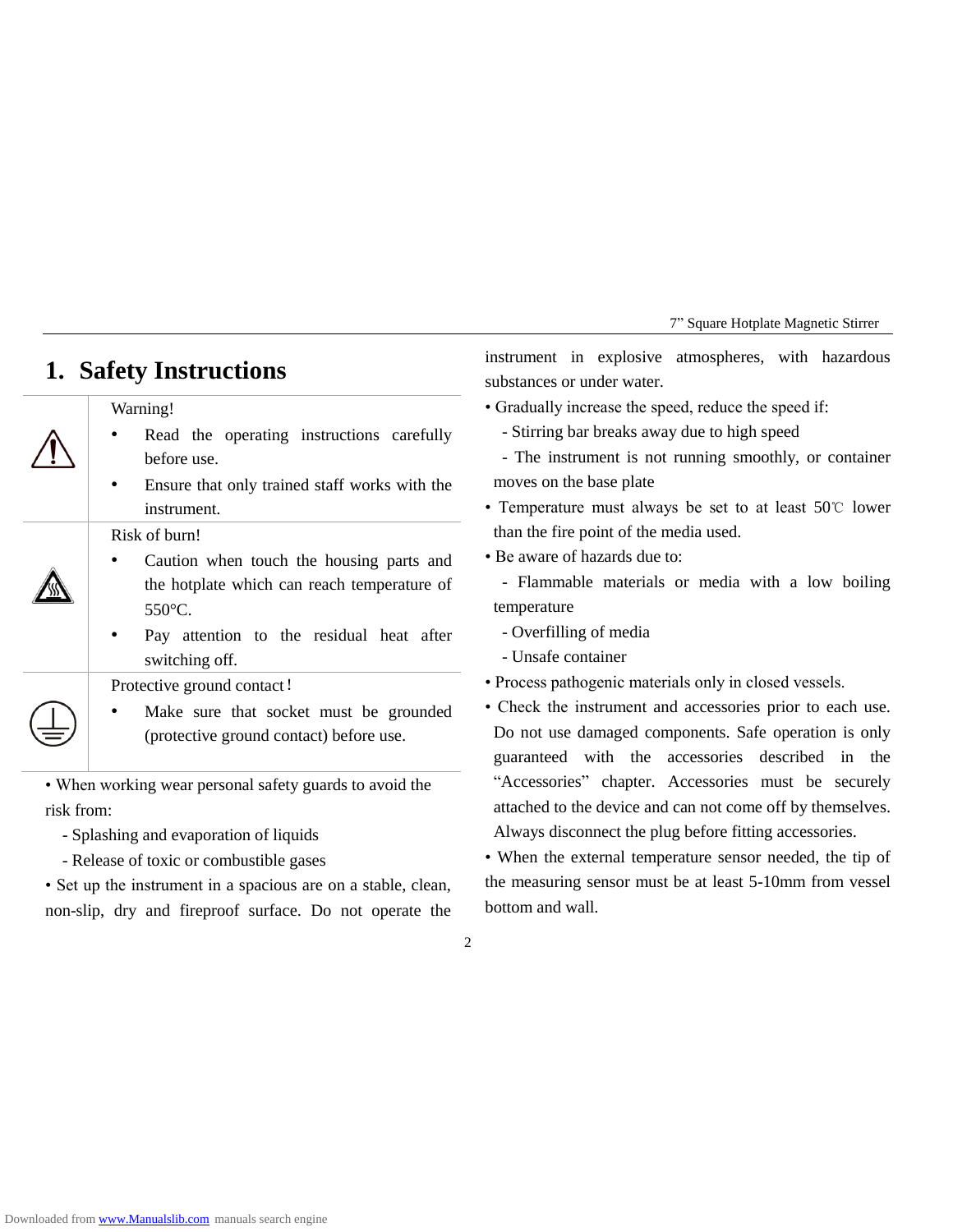• The instrument can only be disconnected from the main power supply by pulling out the main or the connector plug.

- The voltage stated on the label must correspond to the main power supply.
- Ensure that the main power supply cable does not touch the hotplate. Do not cover the device.

• Forbid to put pressure and over heat media on the surface of glass ceramic that can be caused surface broken.

- The instrument may only be opened by experts.
- Keep away from high magnetic field.

### **2. Proper use**

The instrument is designed for mixing and/or heating liquids in schools, laboratories or factories.

• Observe the minimum distances between the devices, between the device and the wall and above the assembly (min. 100 mm)



Figure 1

This device is not suitable for using in residential areas or other constraints mentioned in Chapter 1.

3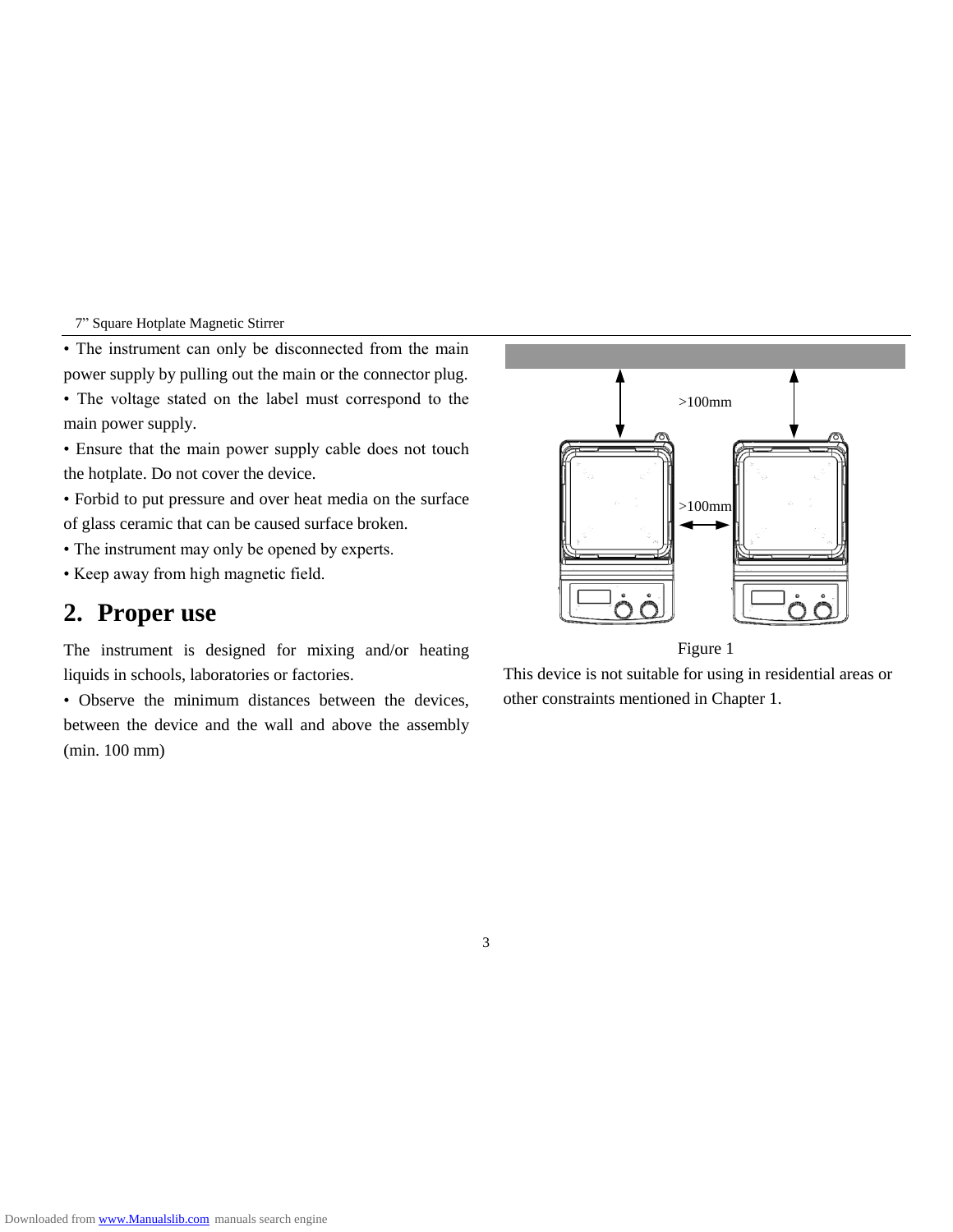# **3. Inspection**

### **3.1 Receiving Inspection**

Unpack the equipment carefully and check for any damages which may have arisen during transport. Please contact manufacturer/supplier for technical support.

#### **Note:**

If there is any apparent damage to the system, please do not plug it into the power line.

### **3.2 Listing of Items**

The package includes the following items:

| <b>Items</b> |  |
|--------------|--|
| Main unit    |  |
| Power cable  |  |
| User Manual  |  |

Table 1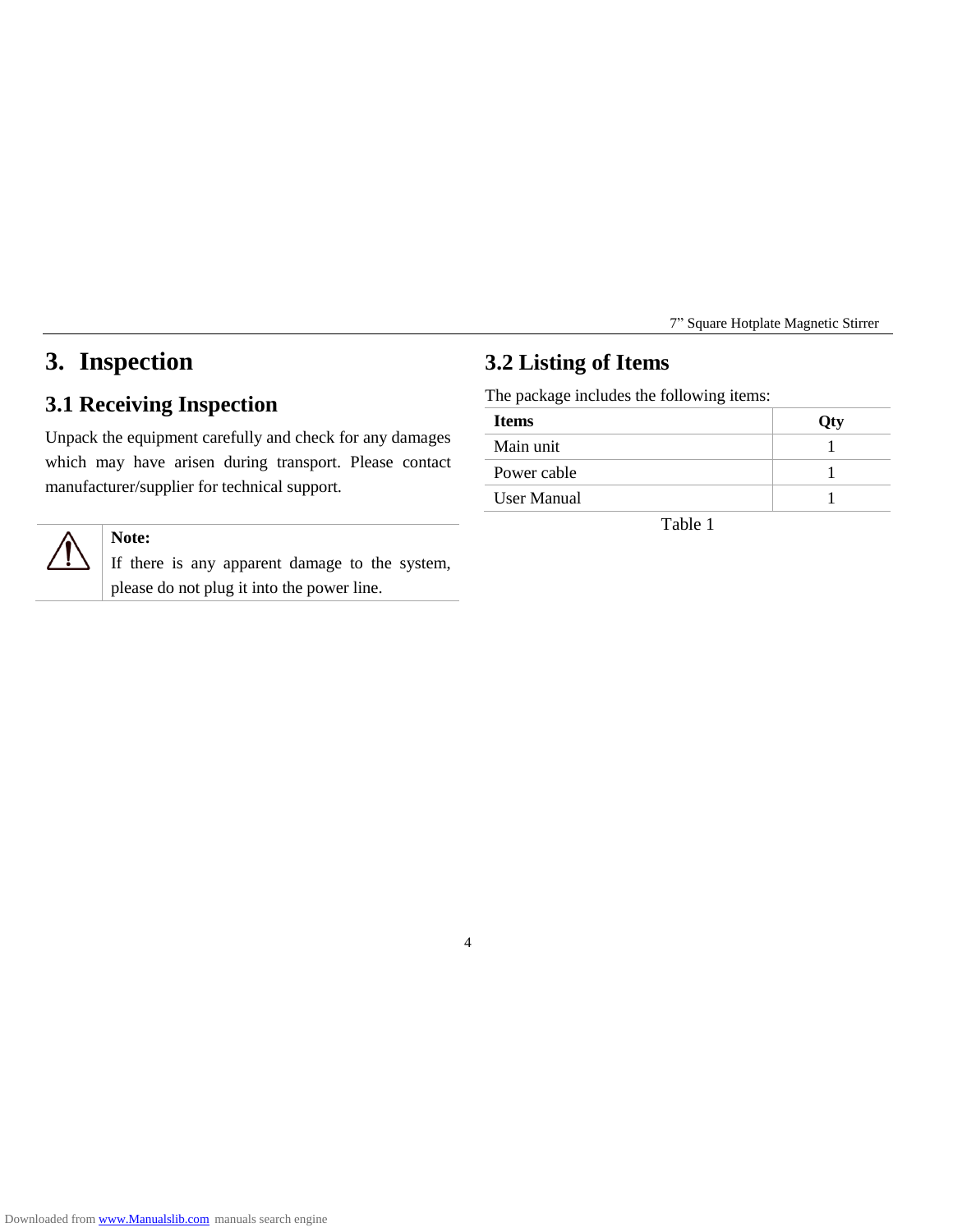### **4. Control**

# **4.1 Control elements**







Figure 3 LED digital model



Figure 4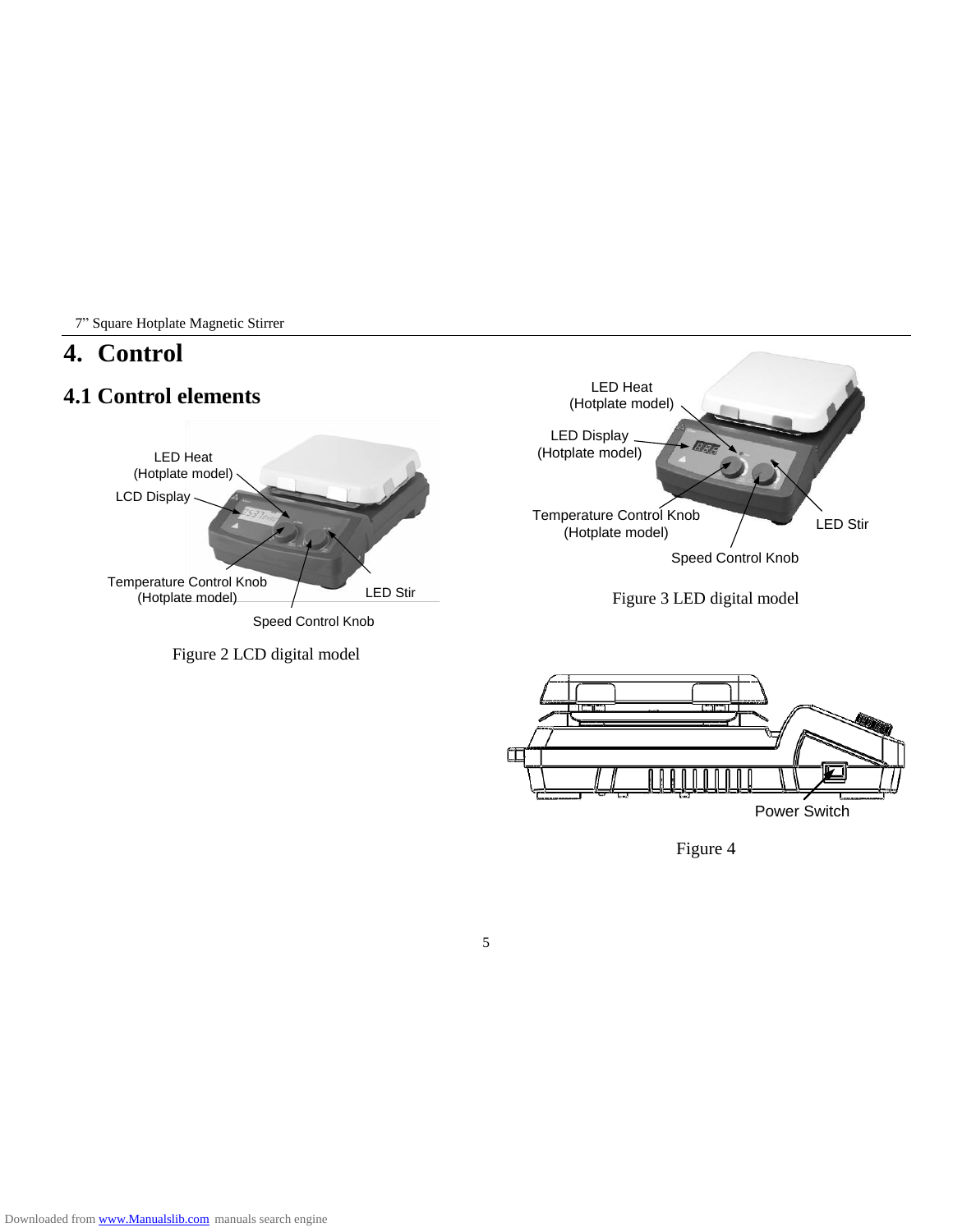|                                | <b>Items</b>                                     | <b>Descriptions</b>                                                                                                             |  |
|--------------------------------|--------------------------------------------------|---------------------------------------------------------------------------------------------------------------------------------|--|
|                                | Speed control knob Stir                          | Set the rated rotary speed. The stirring function is switched ON or OFF by<br>pushing the knob.                                 |  |
|                                | Temperature control knob                         | Set the rated temperature. The heating function is switched ON or OFF by                                                        |  |
| <b>LCD</b><br>digital          | Heat (Hotplate)                                  | pushing the knob.                                                                                                               |  |
| model                          | <b>LCD</b> Display                               | LCD displays the real working state and all settings.                                                                           |  |
|                                | LED Heat (Hotplate)                              | When the heating function is switched ON, the LED Heat is lit.                                                                  |  |
|                                | <b>LED</b> Stir                                  | When the stirring function is switched ON, the LED Stir is lit.                                                                 |  |
|                                | Power Switch                                     | Switch ON or OFF the instrument.                                                                                                |  |
| <b>LED</b><br>digital<br>model | Speed control knob Stir                          | The stirring function is switched ON or OFF by rotating the knob.                                                               |  |
|                                | Temperature control knob<br>Heat (Hotplate)      | The heating function is switched ON or OFF by rotating the knob.                                                                |  |
|                                | LED Display (Hotplate)                           | If rotate the heating knob, LED displays the temperature setting value and<br>shift to real value in the duration of 5 seconds. |  |
|                                | LED Heat (Hotplate)                              | When the heating function is switched ON, the LED Heat is lit.                                                                  |  |
|                                | <b>LED Stir</b>                                  | When the instrument is switched ON, the LED Stir is lit.                                                                        |  |
|                                | Power Switch<br>Switch ON or OFF the instrument. |                                                                                                                                 |  |

Table 2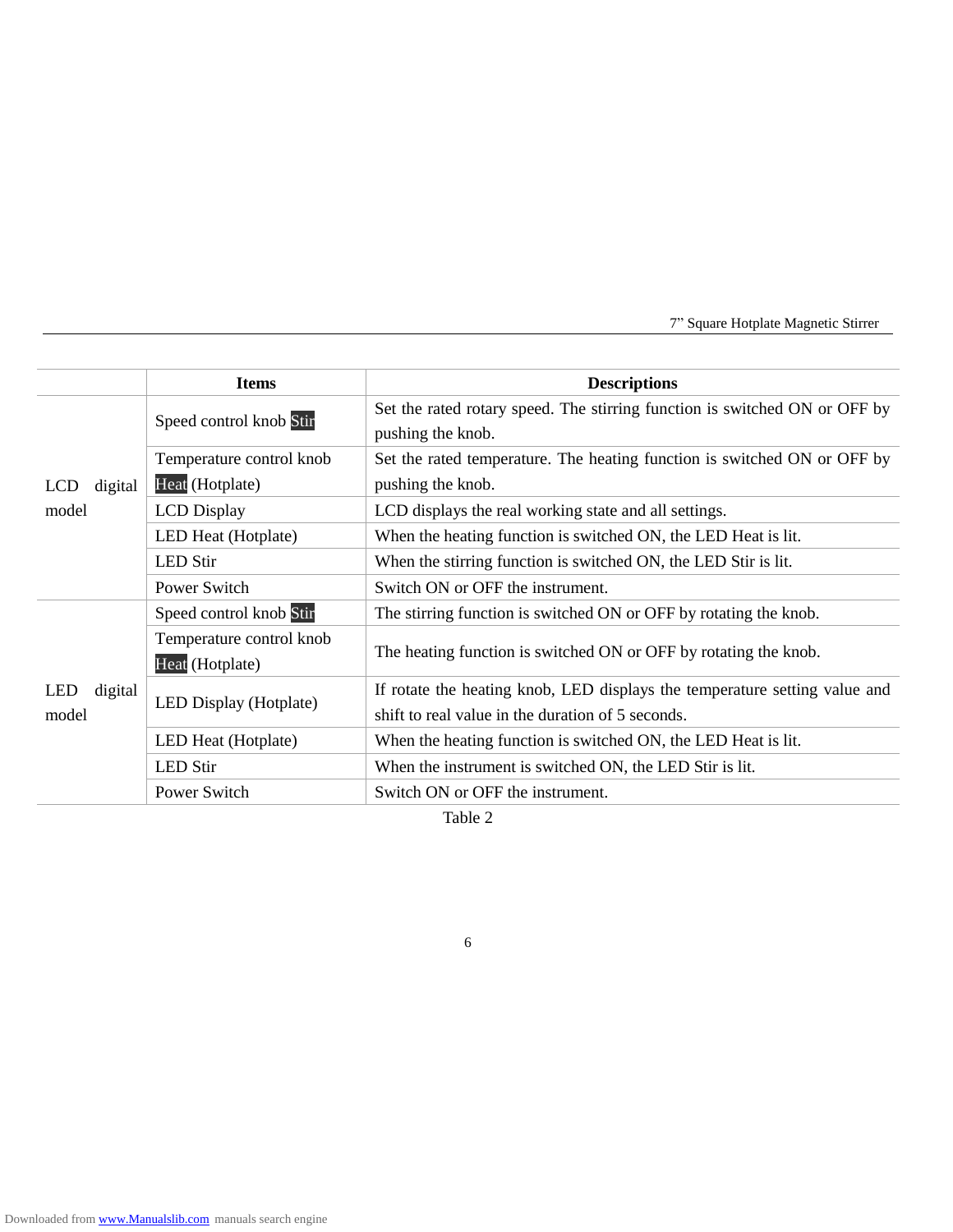#### **4.2 Display**



of 5 seconds.

| <b>Characters</b> | <b>Descriptions</b>                       |  |  |
|-------------------|-------------------------------------------|--|--|
| Temp and C        | Display temperature when the heating      |  |  |
|                   | function is switched ON.                  |  |  |
| Stin              | Display stirring state when the stirring  |  |  |
|                   | function is switched ON.                  |  |  |
| Hot               | Display hot warning if the heating plate  |  |  |
|                   | temperature is above $50 \text{ C}$ after |  |  |
|                   | switching OFF the heating function.       |  |  |
| Probe             | Display when using external probe.        |  |  |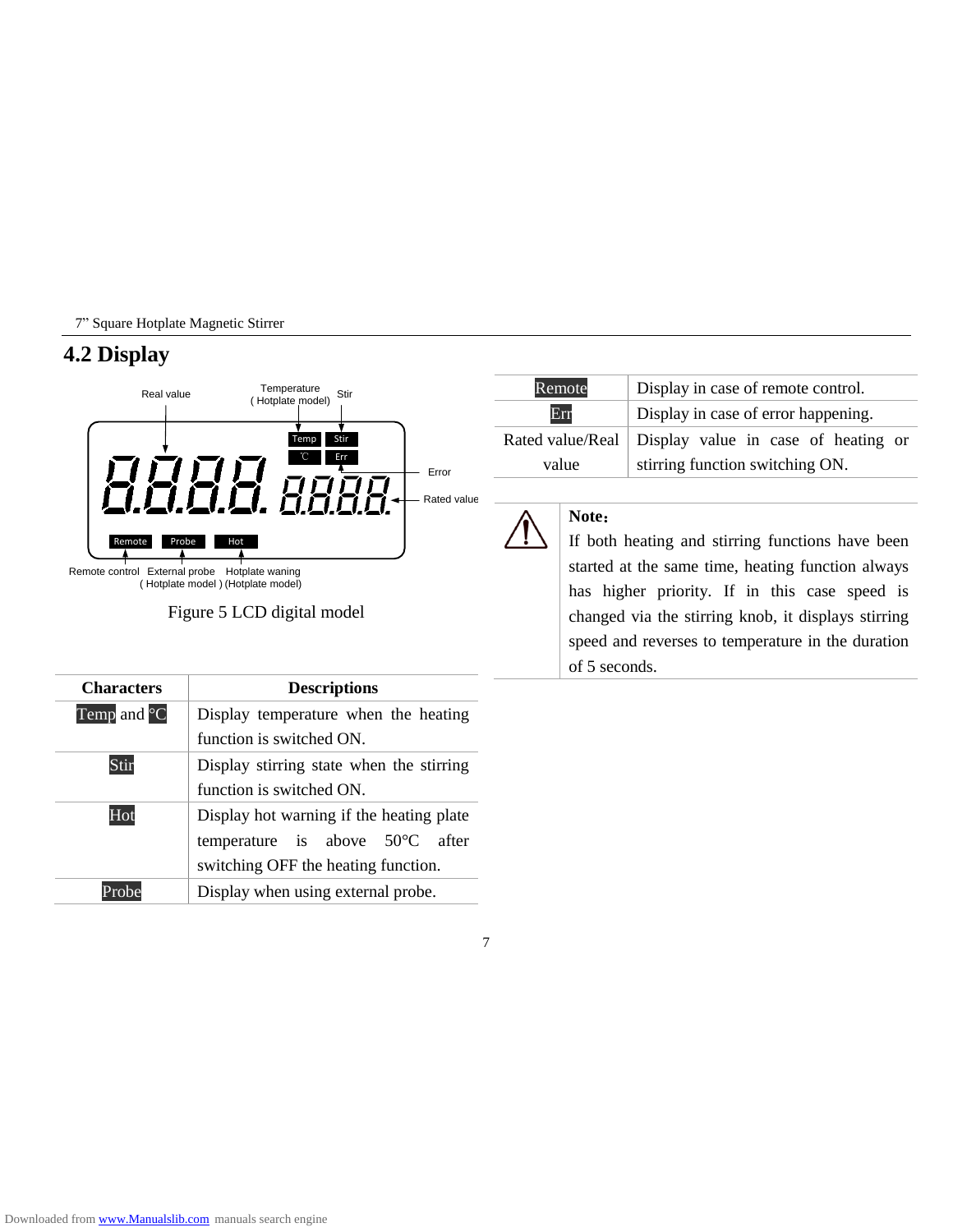

Figure 6 LED digital hotplate model

| <b>Display</b> | <b>Descriptions</b>                                     |  |
|----------------|---------------------------------------------------------|--|
|                | When heating function was switched ON, LED              |  |
|                | displays the temperature setting value and shifts       |  |
| Display        | to real value in 5 seconds.                             |  |
| area           | When the heating function is switched OFF and           |  |
|                | the hotplate temperature is still above $50^{\circ}$ C, |  |
|                | LED displays HOT, otherwise LED displays 0.             |  |

# **5. Trial run**

• Make sure the required operating voltage and power supply voltage match.

• Ensure the socket must be properly grounded.

• Plug in the power cable, ensure the power is on and begin initializing.

• Add the medium into the vessel with an appropriate stirring bar.

• Place vessel on the work plate.

• Set the target stirring speed and begin.

• Set the target temperature and start heating (hotplate model).

• Stop the heating and stirring functions.

If these operations above are normal, the device is ready to operate. If these operations are not normal, the device may be damaged during transportation, please contact manufacturer/supplier for technical support.

#### **Warning !**

Forbid to transfer the vessel when the instrument working.

8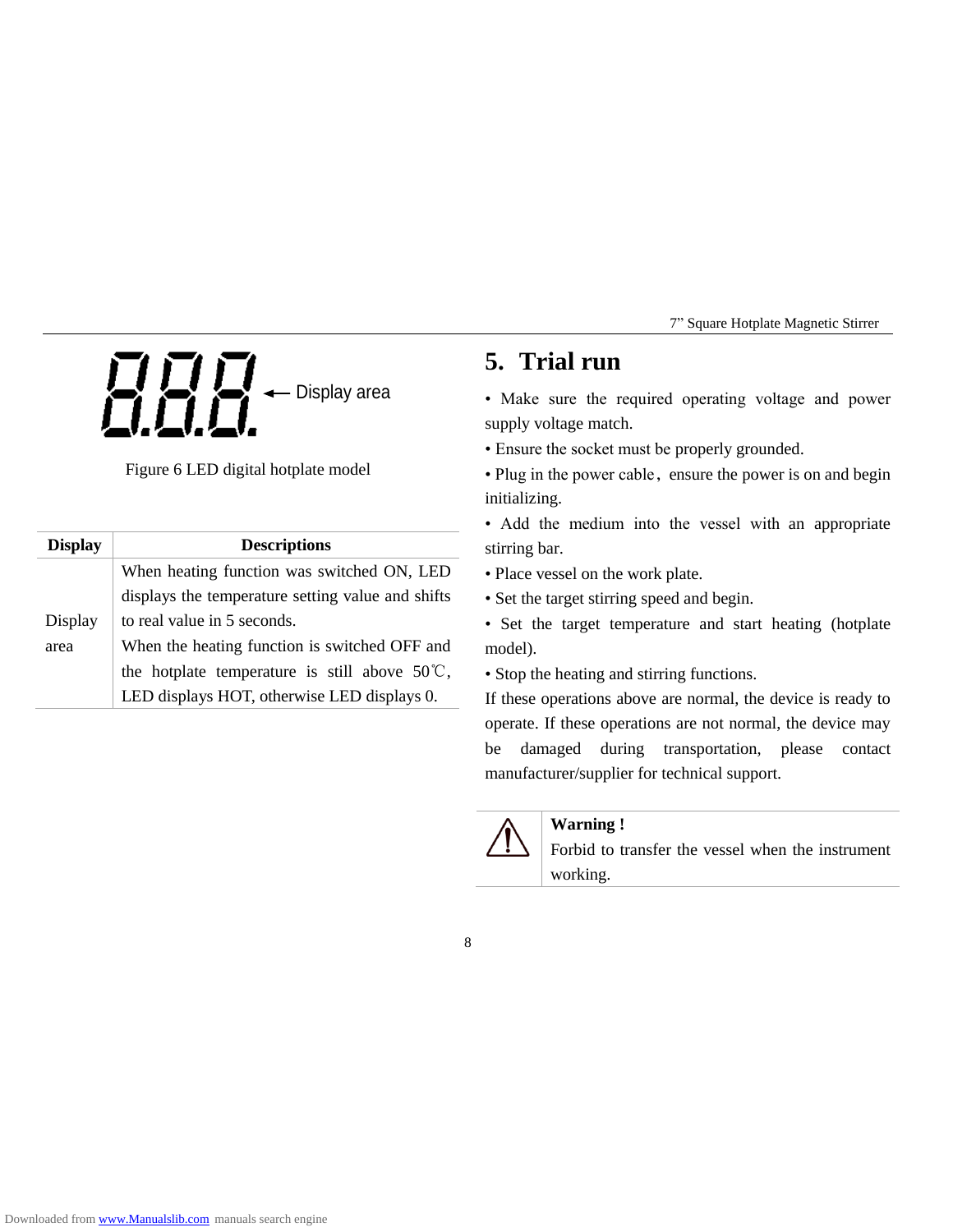6. **Working with external temperature sensor (Hotplate Model)**



Figure 7

#### **6.1 LCD digital hotplate model**

The external temperature sensor PT1000 is manufacture's standard accessory. If the sensor is plugged in, "Probe" will be shown on the LCD digital display to indicate the sensor is operating. The setting value of external temperature sensor and actual temperature are displayed. Safe circuit controls hotplate temperature. Comparing with the temperature control of the hotplate, the external temperature sensor can control the medium's temperature more precise. The heating function will be stopped automatically under abnormal conditions. Please operate follow the instructions below:

- Switch OFF the instrument.
- Ensure the external temperature sensor is inserted in the media heated.
- Switch ON the instrument and run heating function.

If the heating function does not work, please contact manufacturer/supplier for technical support.

#### **6.2 LED digital hotplate model**

The external temperature sensor PT1000 is the manufacture's standard accessory. If the sensor is plugged in and rotate the heating knob, LED displays the temperature setting value and shifts to real value in 5 seconds. Safe circuit controls hotplate temperature. Comparing with the temperature control of the hotplate, the external temperature sensor can control the medium's temperature more precise. The heating function will be stopped automatically under abnormal conditions. Please

<sup>9</sup>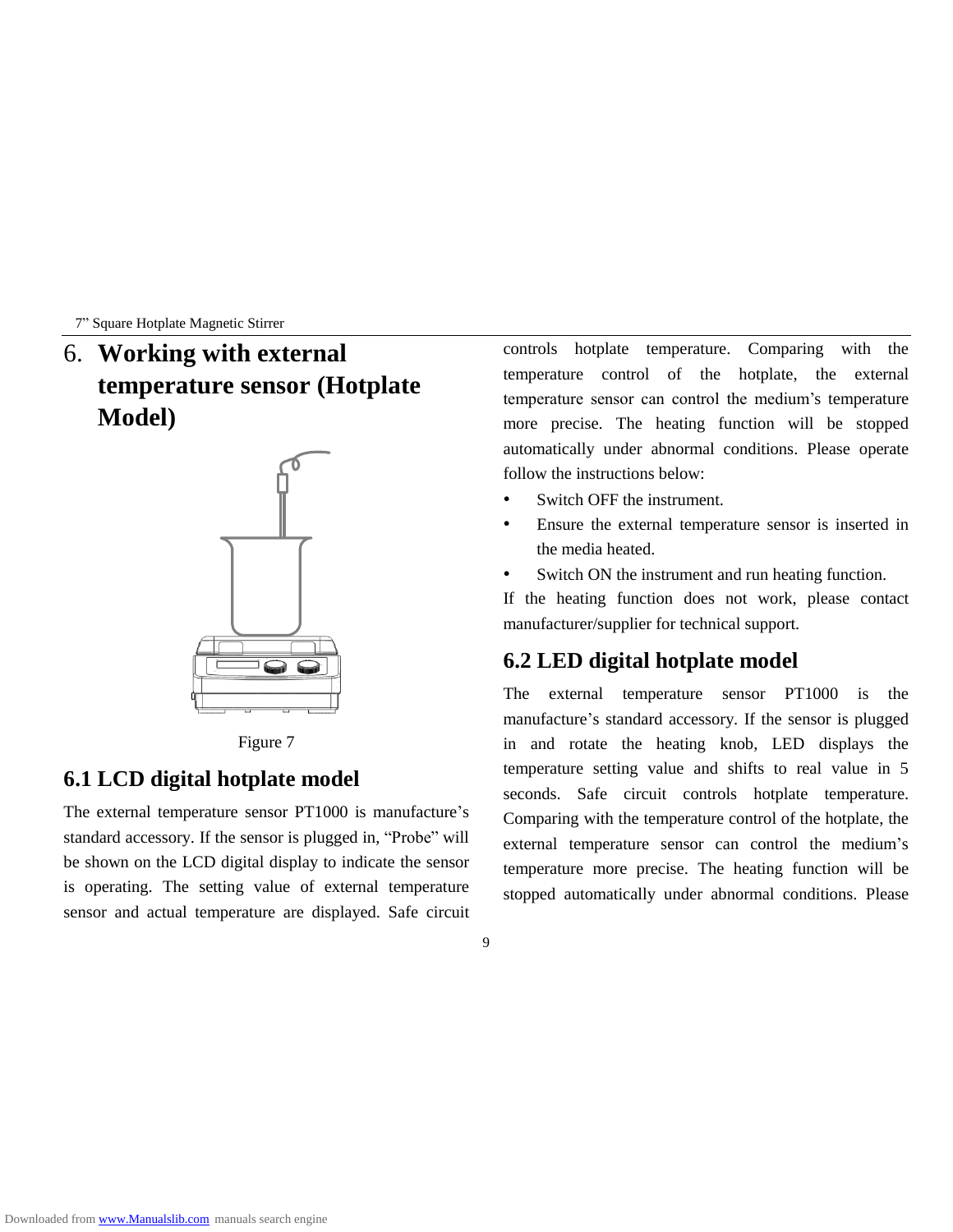operate follow the instructions below:

- Switch OFF the instrument.
- Ensure the external temperature sensor is inserted in the media heated.
- Switch ON the instrument and run heating function.

If the heating function does not work, please contact manufacturer/supplier for technical support.

## **7. Residual heat warning**(**HOT**)

In order to prevent the risk of burns from the hotplate, digital hotplate model has a residual heat warning function. When the heating function is switched off and the heating plate temperature is still above 50°C, "Hot" will flash to warn that there is a hazard of burns from the hotplate. When the hotplate temperature drops to below 50  $\mathbb{C}$ , the unit will automatically switch off. If users want to turn off the LCD or LED screen immediately, just pull out the plug directly. When the power OFF, the residual heat warning function cannot be run.

**8. Remote Control (LCD Digital model)**



#### Figure 8

The unit can be controlled from an external PC (using the dedicated software) via the RS232C serial interface fitted to the unit. Data communication from laboratory instrument to computer is only possible on demand of the computer.

- The functions of the interface lines between laboratory instrument and automation system are selected from the specified signals of the EIA-standard RS232C, corresponding with DIN66020 Part 1. The allotment of the bushing can be taken from Figure 8.
- Transmission method: Asynchronous signal
- 10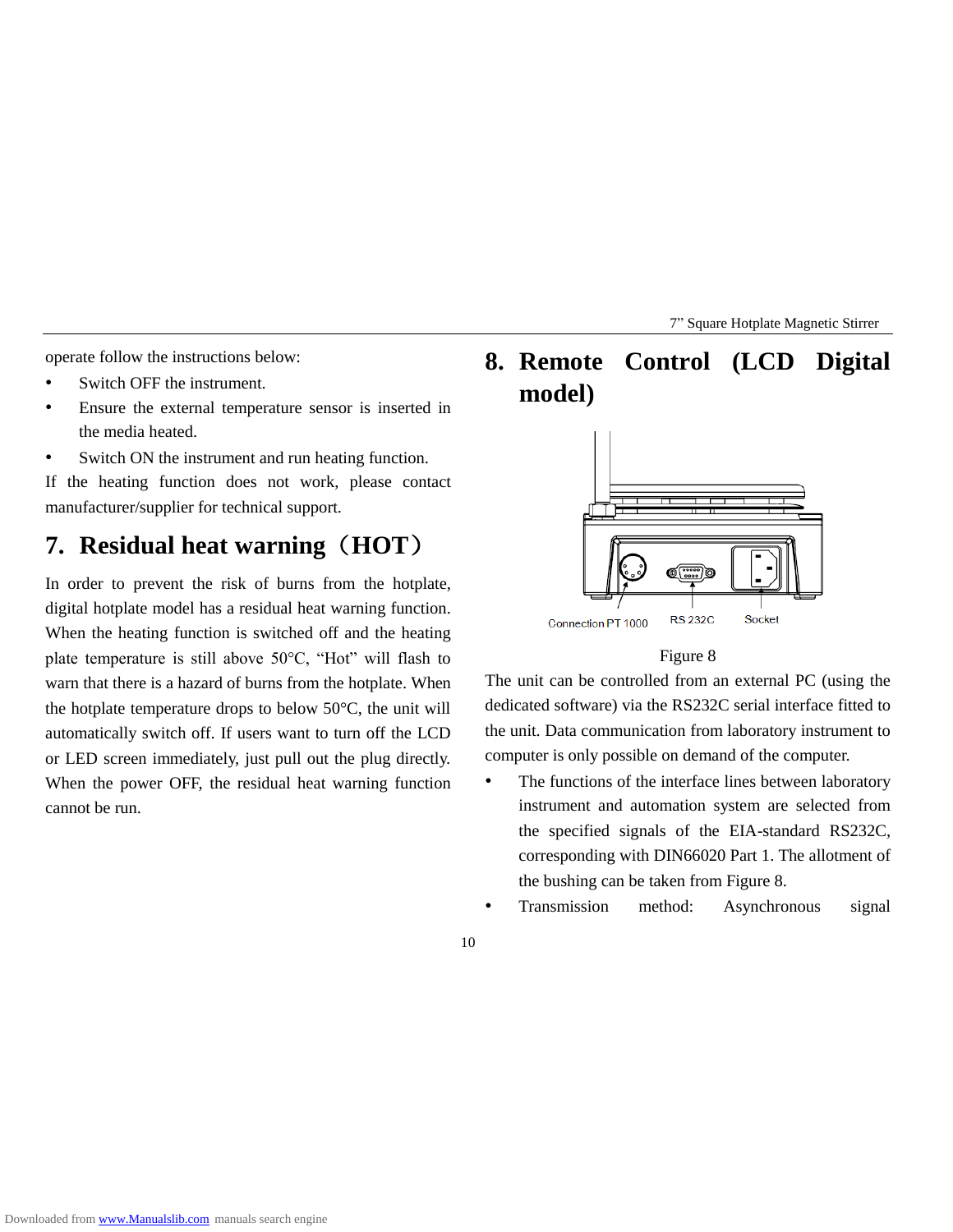transmission in start-stop-operation.

- Mode of transmission: Fully Duplex. 1 start bit; 7 character bits; 1 parity bit [straight (even]); 1 stop bit.
- Transmission speed: 9600 bit/s
- Start remote control knob, LCD displays " Remote ".

#### **Note:**

Forbid to insert or remove the RS232C communication line when switch ON!

#### **9. Faults**

- Instruments can't be power ON
- Check whether the power line is unplugged
- Check whether the fuse is broken or loose
- Fault in power ON self test
- Switch OFF the unit, then switch ON and reset the instruments to factory default setting.
- Stir speed cannot reach set point
- Excessive medium viscosity may cause abnormal speed reduction of the motor
- Unit cannot be powered OFF when switched OFF.
- Check if the residual heat warning function is still ON and hotplate temperature is above 50 ℃ (the LCD/LED screen still work and "Hot" flash).

*If these faults are not resolved, please contact manufacturer/supplier.*

### **10.Maintenance and Cleaning**

- Proper maintenance can keep instruments working properly and lengthen its lifetime.
- Do not spray cleanser into the instrument when cleaning.
- Unplug the power line when cleaning.
- Only use recommended cleansers:

| Isopropyl alcohol          |
|----------------------------|
| Water containing tenside / |
| Isopropyl alcohol          |
| Water containing tenside / |
| Isopropyl alcohol          |
| Water containing tenside   |
| Water containing tenside   |
|                            |

- Wear the proper protective gloves during cleaning of the instrument.
- Before using other method for cleaning or decontamination, the user must ascertain with the manufacturer that this method will not harm the instrument.

<sup>11</sup>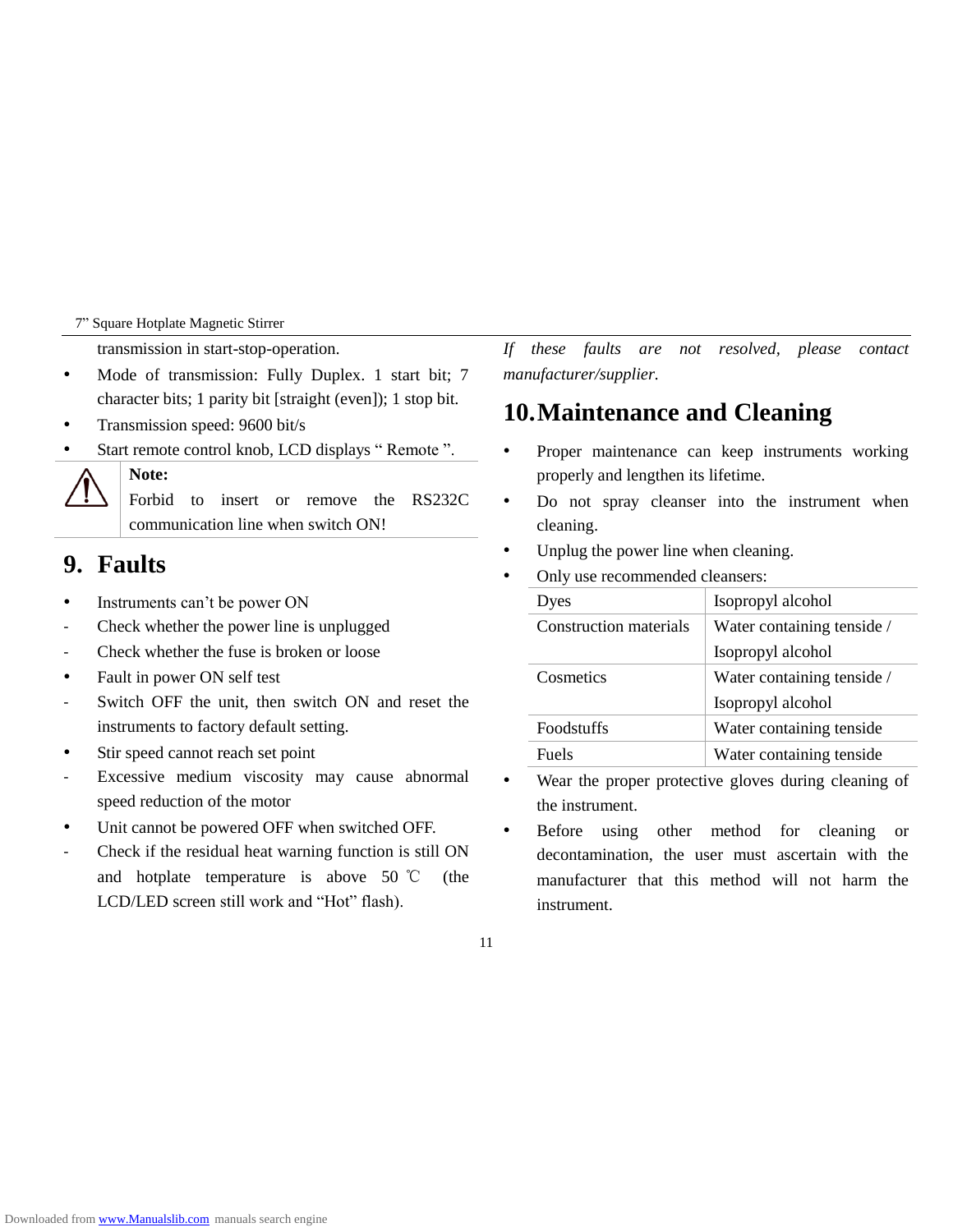- Send in the case of service the instrument back in the packaging carton. Storage packing is not sufficient for the back dispatch. Use additionally a suitable transportation packing.
- The enamel makes the hotplate easier to care for and more resistant to acids and bases. Because of it, however, the hotplate is also more susceptible to extreme fluctuations in temperature and the force of impact. This can result in cracks forming or the coating flaking off.



#### **Warning**!

Power OFF when maintenance and cleaning.

# **11.Associated standards and regulations**

Construction in accordance with the following safety standards: EN 61010-1 UL 3101-1

CAN/CSA C22.2(1010-1)

EN 61010-2-10

Construction in accordance with the following EMC

| standards:                        |
|-----------------------------------|
| EN 61326-1                        |
| Associated EU guidelines:         |
| EMC-guidelines: 89/336/EWG        |
| Instrument guidelines: 73/023/EWG |
|                                   |

Changes or modifications not expressly approved by the party responsible for compliance could void the user's authority to operate the equipment.

NOTE: This equipment has been tested and found to comply with the limits for a Class A digital device, pursuant to Part 15 of the FCC Rules. These limits are designed to provide reasonable protection against harmful interference when the equipment is operated in a commercial environment. This equipment generates, uses, and can radiate radio frequency energy and, if not installed and used in accordance with the instruction manual, may cause harmful interference to radio communications. Operation of this equipment in a residential area is likely to cause harmful interference in which case the user will be required to correct the interference at his own expense.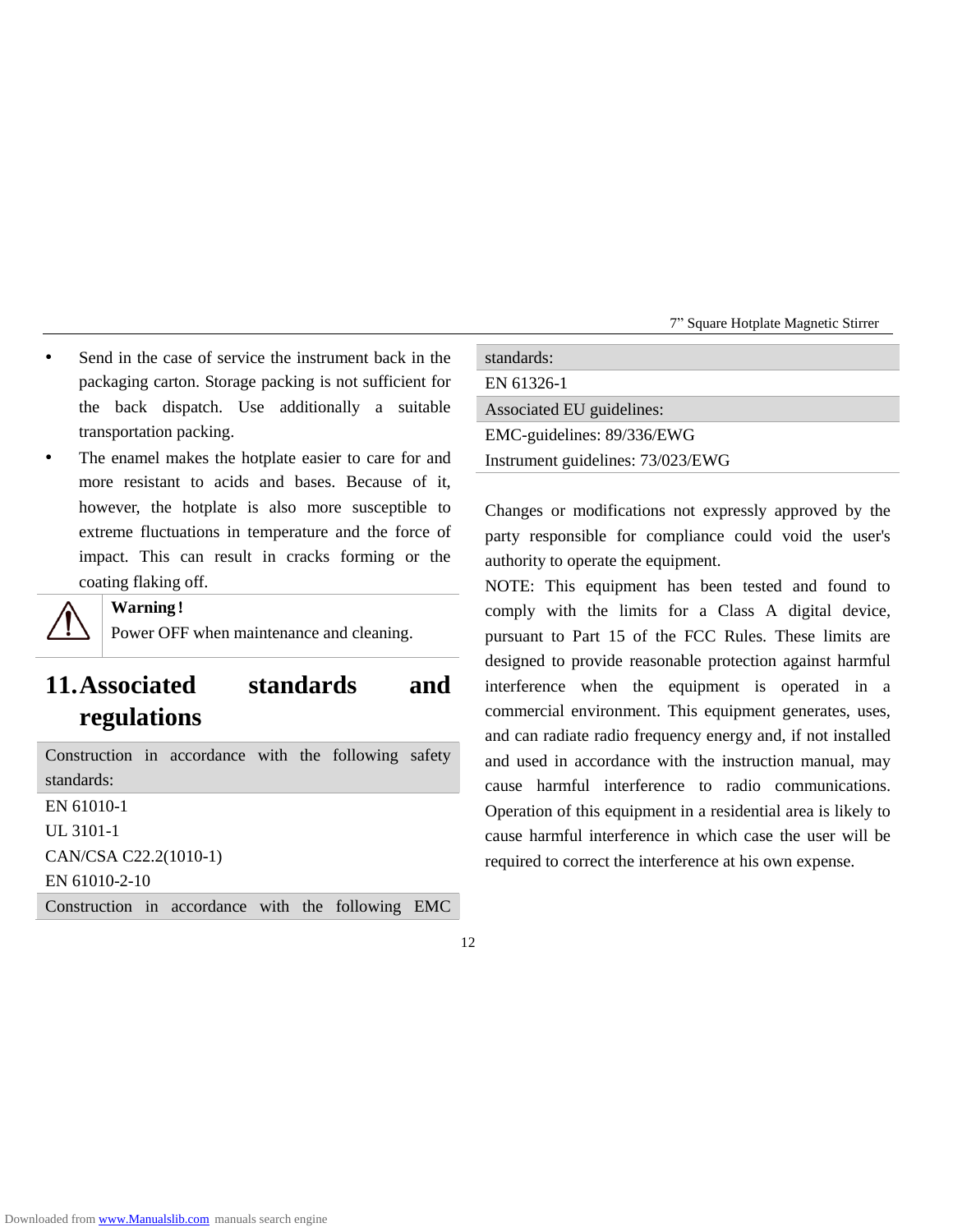# **12.Specifications**

| <b>Items</b>                                 | <b>Specifications</b> |                      |  |
|----------------------------------------------|-----------------------|----------------------|--|
|                                              | LCD digital model     | LED digital model    |  |
| Voltage [VAC]                                | 100-120/200-240       |                      |  |
| Frequency [Hz]                               | 50/60                 |                      |  |
| Power [W]                                    | $*1050/50$            | $*1030/30$           |  |
| Stirring point position quantity             | 1                     | 1                    |  |
| Max. stirring quantity $(H_2O)$ [1]          | 20                    | 10                   |  |
| Max. magnetic bar $[L \times \emptyset, mm]$ | $80\times10$          |                      |  |
| Motor type                                   | DC brushless motor    | Shaded pole motor    |  |
| Max. power input of motor [W]                | 18                    | 15                   |  |
| Max. power output of motor [W]               | 10                    | 1.5                  |  |
| Speed range [rpm]                            | 100-1500              | $0 - 1500$           |  |
| Rotary speed display                         | <b>LCD</b>            | Scale                |  |
| Plate material                               | Glass ceramic         |                      |  |
| Dimensions of workplate (mm)                 | $184\times184$        |                      |  |
| *Heating power [W]                           | 1000                  |                      |  |
| *Temperature range $[\mathcal{C}]$           | RT-550, increment: 1  | RT-550, increment: 5 |  |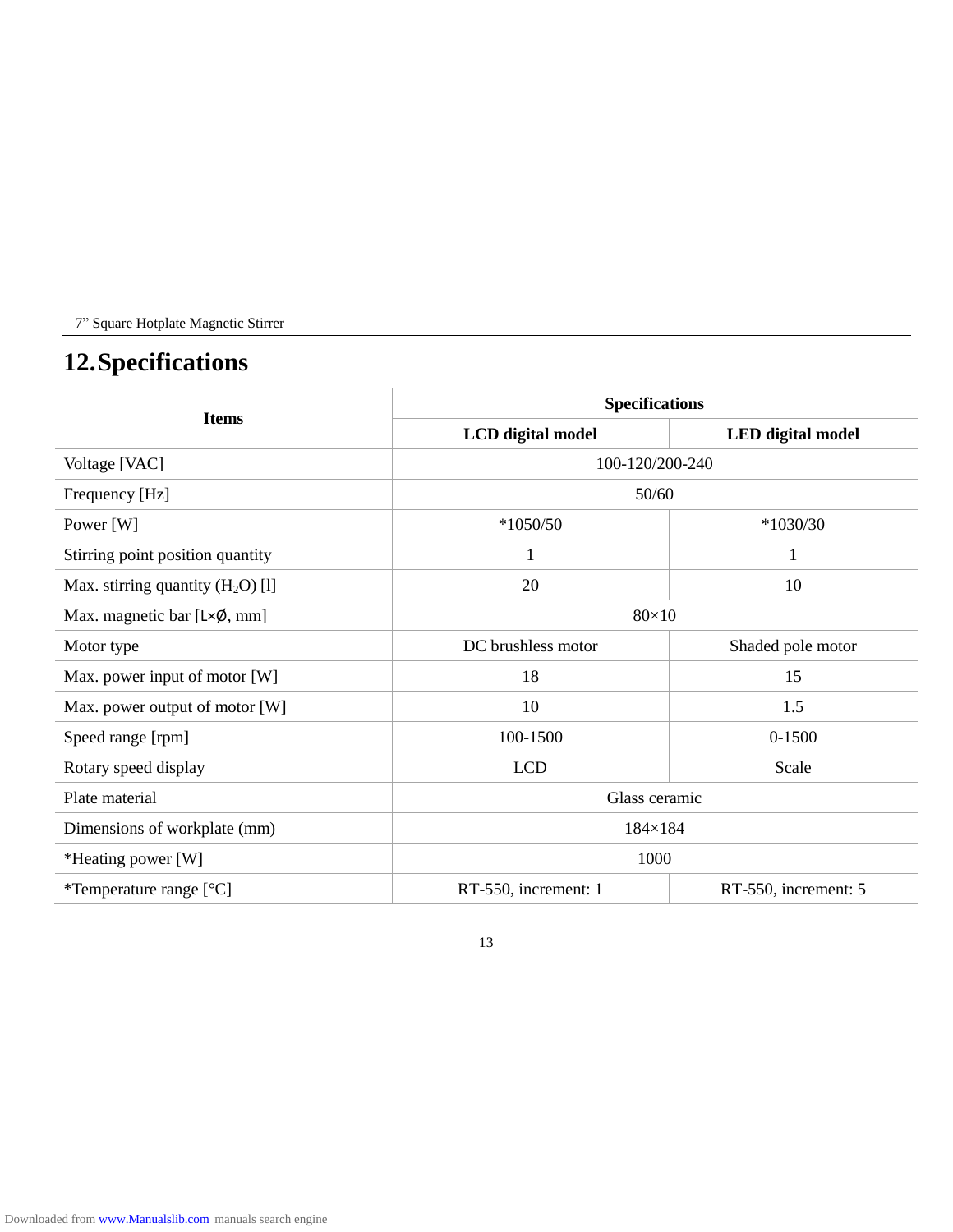| *Temperature display $[$ °C]                             | <b>LCD</b>                             | <b>LED</b>     |
|----------------------------------------------------------|----------------------------------------|----------------|
| *Temperature display accuracy $[$ $\mathbb{C}]$          | $\pm 0.1$                              | $\pm 1$        |
|                                                          | $\pm 1(100^{\circ}C$ below)            |                |
| *Control accuracy of heating temperature $[\mathcal{C}]$ | $\pm 1\% (100^{\circ} \text{C above})$ | $\pm 10$       |
| *The safety temperature of the hotplate $[°C]$           | 580                                    |                |
| *Temperature sensor in medium                            | PT1000                                 |                |
| *Control accuracy of heating                             |                                        |                |
| temperature with temperature                             | $\pm 0.2$                              | $\pm 0.5$      |
| sensor $[$ <sup>°C</sup> $]$                             |                                        |                |
| *Residual heat warning                                   | $50^{\circ}$ C                         |                |
| Dimensions (mm)                                          | 215×360×112                            |                |
|                                                          | $*5.3$                                 | $*4.5$         |
| Weight [kg]                                              | 4.6                                    | 3.8            |
| Permitted ambient temperature $[\mathcal{C}]$            | $5-40$                                 |                |
| Permitted relative humidity                              | 80%                                    |                |
| Protection class acc. to DIN 60529                       | IP21                                   |                |
| RS232 interface                                          | Yes                                    | N <sub>0</sub> |

\*Hotplate model

Table 3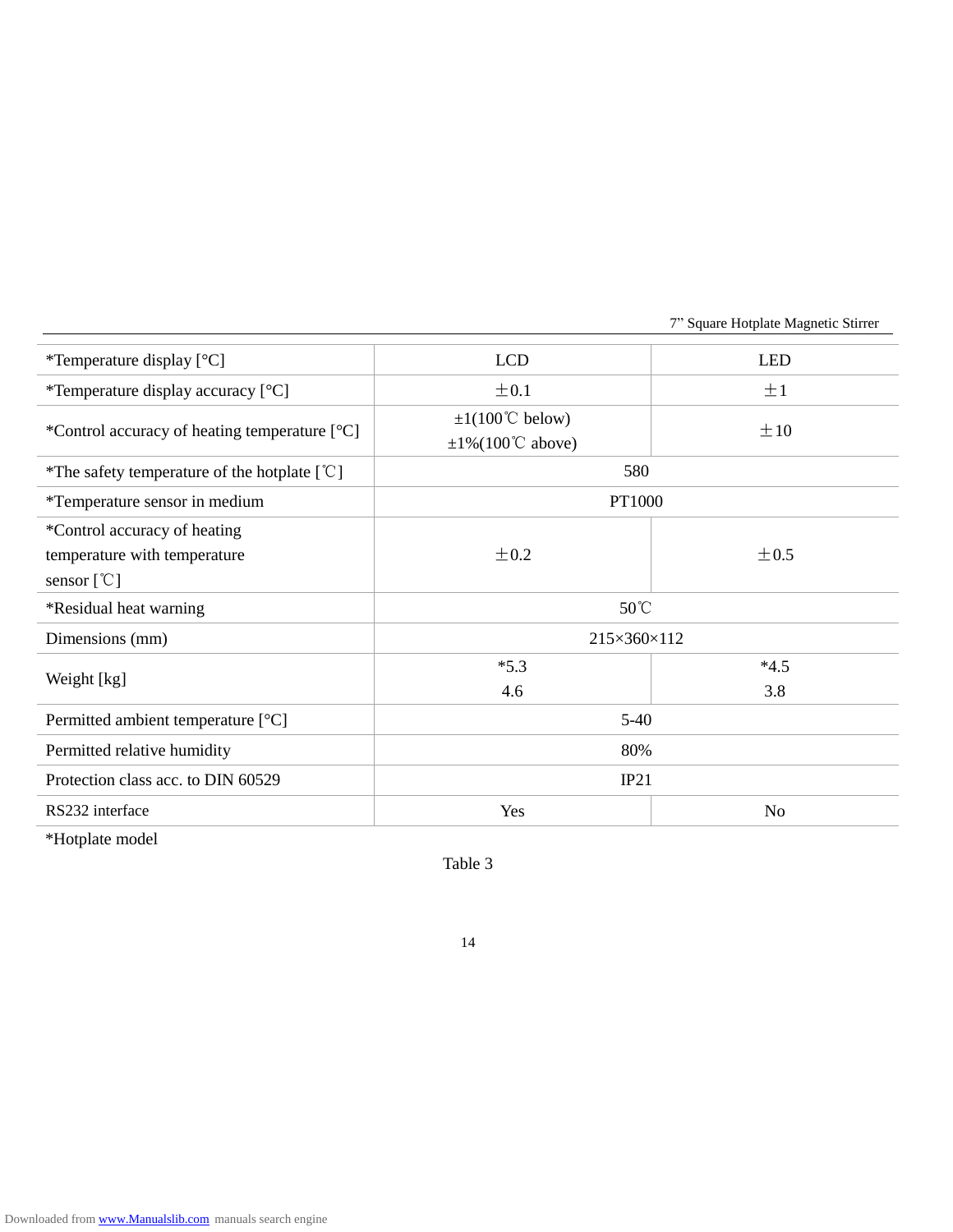# **13.Ordering information**

| 10.01 German Machineson |                                           |              | MS7-Pro LCD Digital 7" Square Plate       |
|-------------------------|-------------------------------------------|--------------|-------------------------------------------|
| Cat No.                 | <b>Descriptions</b>                       | 813213037777 | Magnetic Stirrer, glass ceramic plate, UK |
| 813223007777            | MS7-H550-Pro LCD Digital 7" Square        |              | plug, 220V/50Hz/60Hz                      |
|                         | Hotplate Magnetic Stirrer, glass ceramic  |              | MS7-H550-S LED Digital 7" Square          |
|                         | hotplate, USA plug, 110V/50Hz/60Hz        | 813221007777 | Hotplate Magnetic Stirrer, glass ceramic  |
| 813223017777            | MS7-H550-Pro LCD Digital 7" Square        |              | hotplate, USA plug, 110V/50Hz/60Hz        |
|                         | Hotplate Magnetic Stirrer, glass ceramic  |              | MS7-H550-S LED Digital 7" Square          |
|                         | hotplate, Cn plug, 220V/50Hz/60Hz         | 813221017777 | Hotplate Magnetic Stirrer, glass ceramic  |
| 813223027777            | MS7-H550-Pro LCD Digital 7" Square        |              | hotplate, Cn plug, 220V/50Hz/60Hz         |
|                         | Hotplate Magnetic Stirrer, glass ceramic  |              | MS7-H550-S LED Digital 7" Square          |
|                         | hotplate, Euro plug, 220V/50Hz/60Hz       | 813221027777 | Hotplate Magnetic Stirrer, glass ceramic  |
| 813223037777            | MS7-H550-Pro LCD Digital 7" Square        |              | hotplate, Euro plug, 220V/50Hz/60Hz       |
|                         | Hotplate Magnetic Stirrer, glass ceramic  |              | MS7-H550-S LED Digital 7" Square          |
|                         | hotplate, UK plug, 220V/50Hz/60Hz         | 813221037777 | Hotplate Magnetic Stirrer, glass ceramic  |
| 813213007777            | MS7-Pro LCD Digital 7" Square Plate       |              | hotplate, UK plug, 220V/50Hz/60Hz         |
|                         | Magnetic Stirrer, glass ceramic plate,    |              | MS7-S Classic 7" Square Plate Magnetic    |
|                         | USA plug, 110V/50Hz/60Hz                  | 813211007777 | Stirrer, glass ceramic plate, USA plug,   |
| 813213017777            | MS7-Pro LCD Digital 7" Square Plate       |              | 110V/50Hz/60Hz                            |
|                         | Magnetic Stirrer, glass ceramic plate, Cn |              | MS7-S Classic 7" Square Plate Magnetic    |
|                         | plug, $220V/50Hz/60Hz$                    | 813211017777 | Stirrer, glass ceramic plate, Cn plug,    |
| 813213027777            | MS7-Pro LCD Digital 7" Square Plate       |              | 220V/50Hz/60Hz                            |
|                         | Magnetic Stirrer, glass ceramic plate,    | 813211027777 | MS7-S Classic 7" Square Plate Magnetic    |

Euro plug, 220V/50Hz/60Hz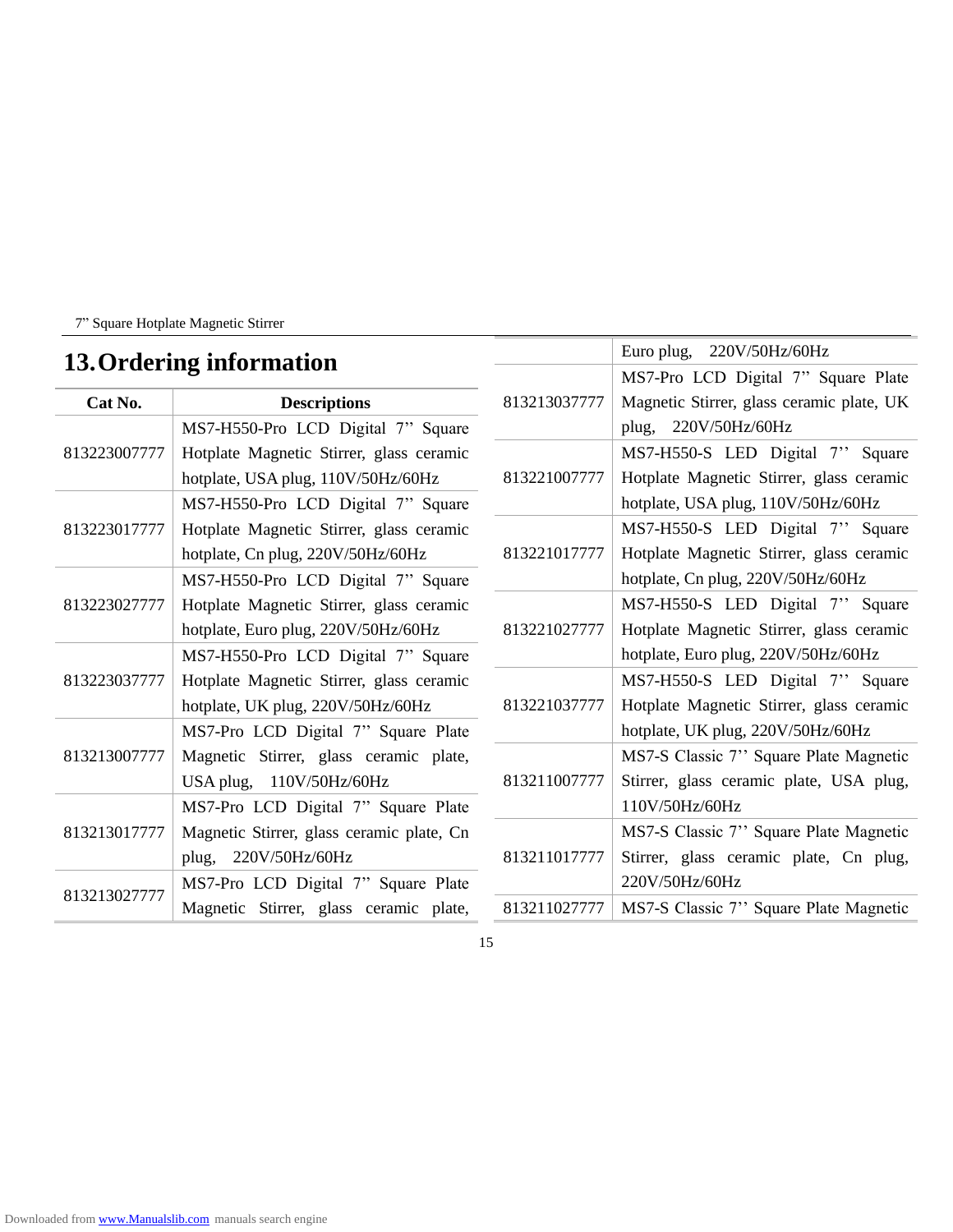|                    | Stirrer, glass ceramic plate, Euro plug,  |          | depth                                 |
|--------------------|-------------------------------------------|----------|---------------------------------------|
|                    | 220V/50Hz/60Hz                            |          | MS135.7 Golden quarter pie, 4 holes,  |
| 813211037777       | MS7-S Classic 7" Square Plate Magnetic    | 18900049 | 16ml reaction vessel, Ø21.6mm, 31.7mm |
|                    | Stirrer, glass ceramic plate, UK plug,    |          | depth                                 |
|                    | 220V/50Hz/60Hz                            |          | Table 4                               |
| <b>Accessories</b> |                                           |          |                                       |
| 18900016           | PT1000-A Temperature sensor for digital   |          |                                       |
|                    | hotplate model, length of 230mm           |          |                                       |
| 18900136           | PT1000-B<br>Glass coated<br>temperature   |          |                                       |
|                    | sensor for digital hotplate model, length |          |                                       |
|                    | of 230mm                                  |          |                                       |
| 18900017           | Support clamp of PT1000                   |          |                                       |
| 18900002           | MS135.2 Red quarter pie, 11 holes, 4 ml   |          |                                       |
|                    | reaction vessel, Ø15.2mm, 20mm depth      |          |                                       |
| 18900003           | MS135.3 Purple quarter pie, 4 holes, 20   |          |                                       |
|                    | ml reaction vessel, Ø28mm, 24mm depth     |          |                                       |
| 18900004           | MS135.4 Blue quarter pie, 4 holes, 30 ml  |          |                                       |
|                    | reaction vessel, Ø28mm, 30mm depth        |          |                                       |
| 18900005           | MS135.5 Black quarter pie, 4 holes, 40 ml |          |                                       |
|                    | reaction vessel, Ø28mm, 43mm depth        |          |                                       |
| 18900048           | MS135.6 Green quarter pie, 6 holes, 8ml   |          |                                       |
|                    | Ø17.75mm,<br>26mm<br>reaction<br>vessel,  |          |                                       |
|                    |                                           |          |                                       |